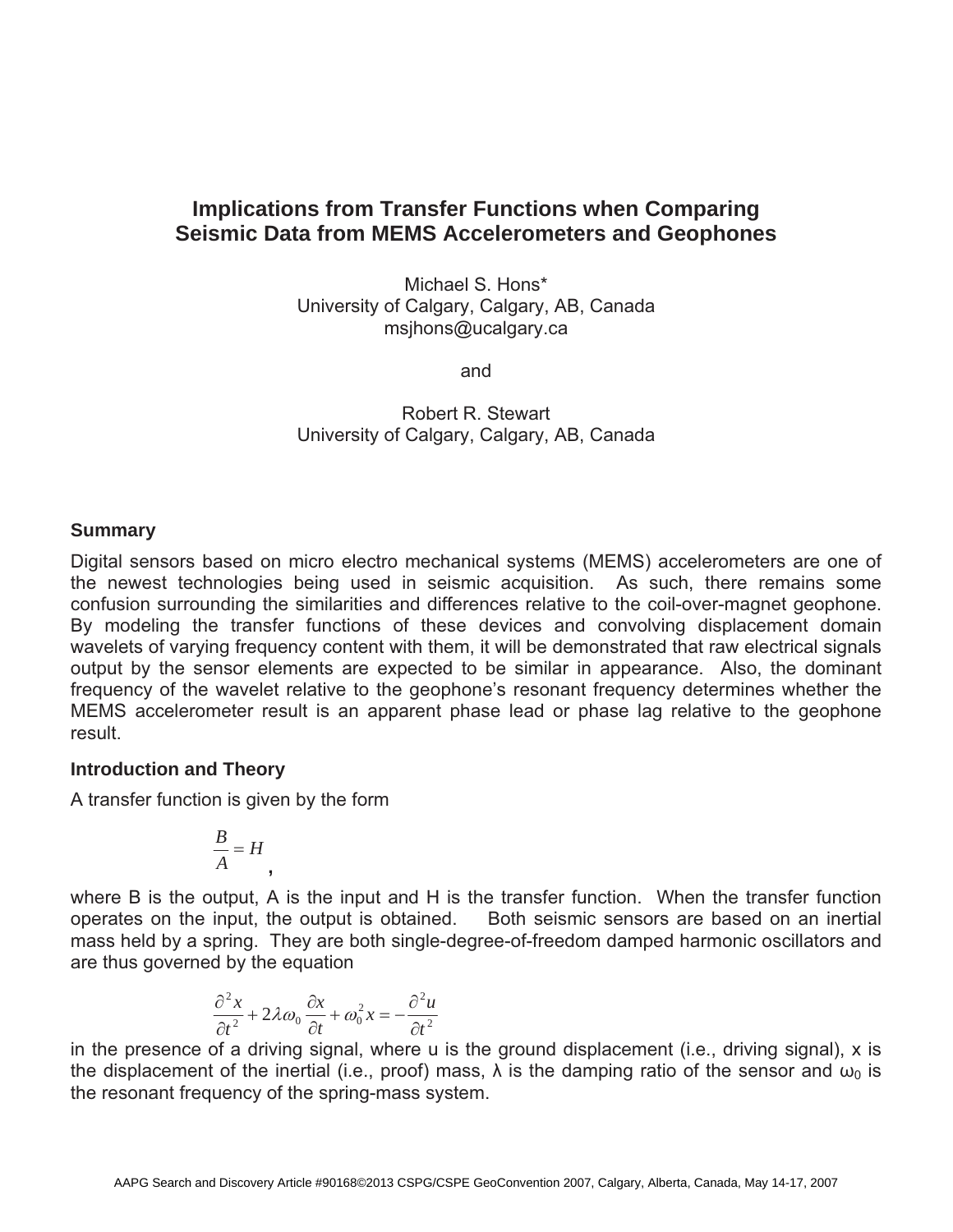Any spring-mass system responds differently depending on what frequency is used to drive it. When driving frequencies are very low relative to the resonant frequency, the spring appears to be very tight and the proof mass only displaces away from its undriven hanging position under acceleration. Here we can write  $x \propto (d^2u)/dt^2$ , when  $\omega < \omega_0$ . When driving frequencies are near the resonant frequency, the proof mass displacement is related to the ground velocity, though in a complicated manner fully described by the damped simple harmonic oscillator equation. This is the reason a geophone is referred to as a 'velocimeter', and a MEMS is an 'accelerometer'.

The ground motion is transformed into an electrical signal at the transducer. By stating the input to the transducer in terms of ground motion (as above), and the electrical output of the transducer in terms of the proof mass displacement, we can fashion a transfer function directly from the damped simple harmonic oscillator equation.

Geophones use magnetic induction to transform the proof mass motion into an electrical signal. For this reason, the proof mass velocity will be referred to as the 'unscaled' electrical output from a geophone transducer. MEMS accelerometers use capacitors, so in this case the proof mass displacement is the 'unscaled' electrical output from a MEMS transducer. Some MEMS sensors use force feedback to the capacitor to prevent the proof mass from moving any substantial amount. This does not change the fact that capacitors sense displacement change.

By taking the Fourier transform and rearranging the damped simple harmonic oscillator equation accordingly, we arrive at transfer functions for a geophone

$$
H_G = \frac{\frac{\partial X}{\partial t}}{\frac{\partial U}{\partial t}} = \frac{\frac{\omega^2}{\omega_0^2}}{-\frac{\omega^2}{\omega_0^2} + \frac{2j\lambda\omega}{\omega_0} + 1}
$$

and for a MEMS accelerometer

$$
H_A = \frac{X}{\frac{\partial^2 U}{\partial t^2}} = \frac{-\frac{1}{\omega_0^2}}{-\frac{\omega^2}{\omega_0^2} + \frac{2j\lambda\omega}{\omega_0} + 1}.
$$

These equations are valid over the frequency band for which they were derived, which means that the MEMS accelerometer transfer function reduces to

$$
H_A = \frac{X}{\frac{\partial^2 U}{\partial t^2}} \approx -\frac{1}{\omega_0^2},
$$

since  $\omega < \omega_0$ . Example transfer functions for a 10 Hz geophone and 1000 Hz MEMS accelerometer, each with 0.7 damping ratio, are shown in Figures 1 and 2.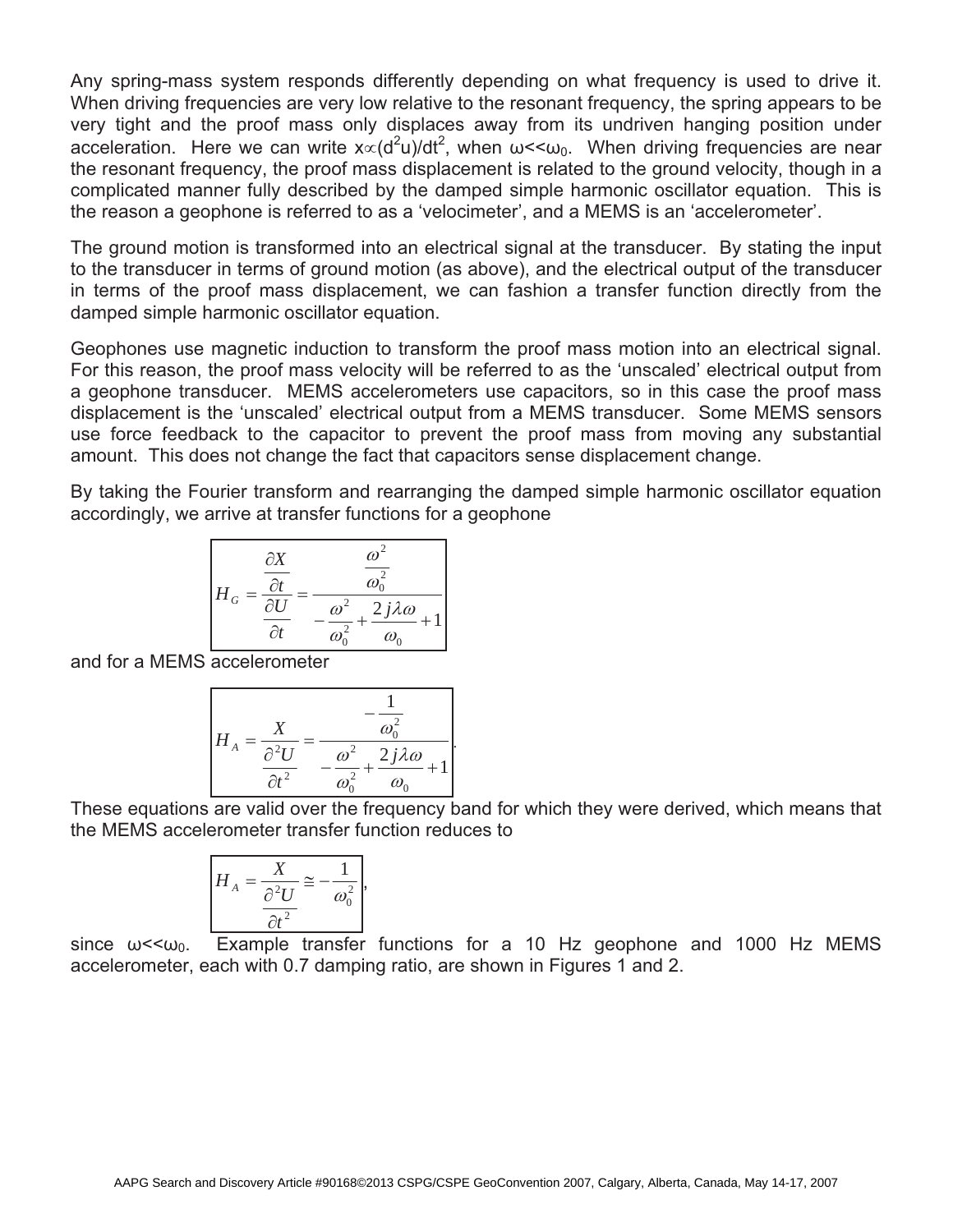## **Modeling**

Running a wavelet through a sensor is the same as convolving the wavelet with the sensor transfer function. In the following examples, the input wavelet represents ground displacement, and so the time derivative (velocity wavelet) is convolved with the geophone transfer function, and the double time derivative (acceleration wavelet) is convolved with the MEMS accelerometer transfer function.

Figure 3 shows the result of time differentiating an input wavelet and convolving it with a geophone transfer function. A simple phase rotation of this result produces a symmetrical 'zerophase' appearance (Figure 4), which very closely resembles the result of double time differentiation and convolution with a MEMS accelerometer transfer function (Figure 5). Further modeling has shown that wavelets with low dominant frequencies must be phase rotated the opposite direction to resemble 'zero-phase', and at some intermediate dominant frequency, determined by the resonant frequency of the geophone, the geophone and MEMS outputs will be nearly identical.

### **Conclusions**

Over a common seismic exploration bandwidth (~10-100 Hz), the raw electrical output from the sensor elements of a geophone and a MEMS accelerometer is expected to be similar. The results should be comparable apart from a small phase rotation, less than 90 degrees. The dominant frequency of the signal and the geophone resonant frequency have a bearing on whether the phase rotation is positive or negative. A dominant frequency exists where the sensor element output over this bandwidth from a geophone and a MEMS accelerometer will be nearly identical.

#### **References**

Keller, F.; 2006; Seismometer Documentation; TU Clausthal; http://www.ifg.tu-clausthal.de/java/seis/seis\_doc-e.html

Meirovitch, L; 1975; Elements of Vibration Analysis; McGraw-Hill; p. 52-55

Havskov, J and Alguacil, G; 2006; Instrumentation in Earthquake Seismology, 1st edition; Springer; p. 25-27

Longoria, R. F.; 2000; Dynamic Systems and Controls Lab Notes; Department of Mechanical Engineering, University of Texas (Austin)